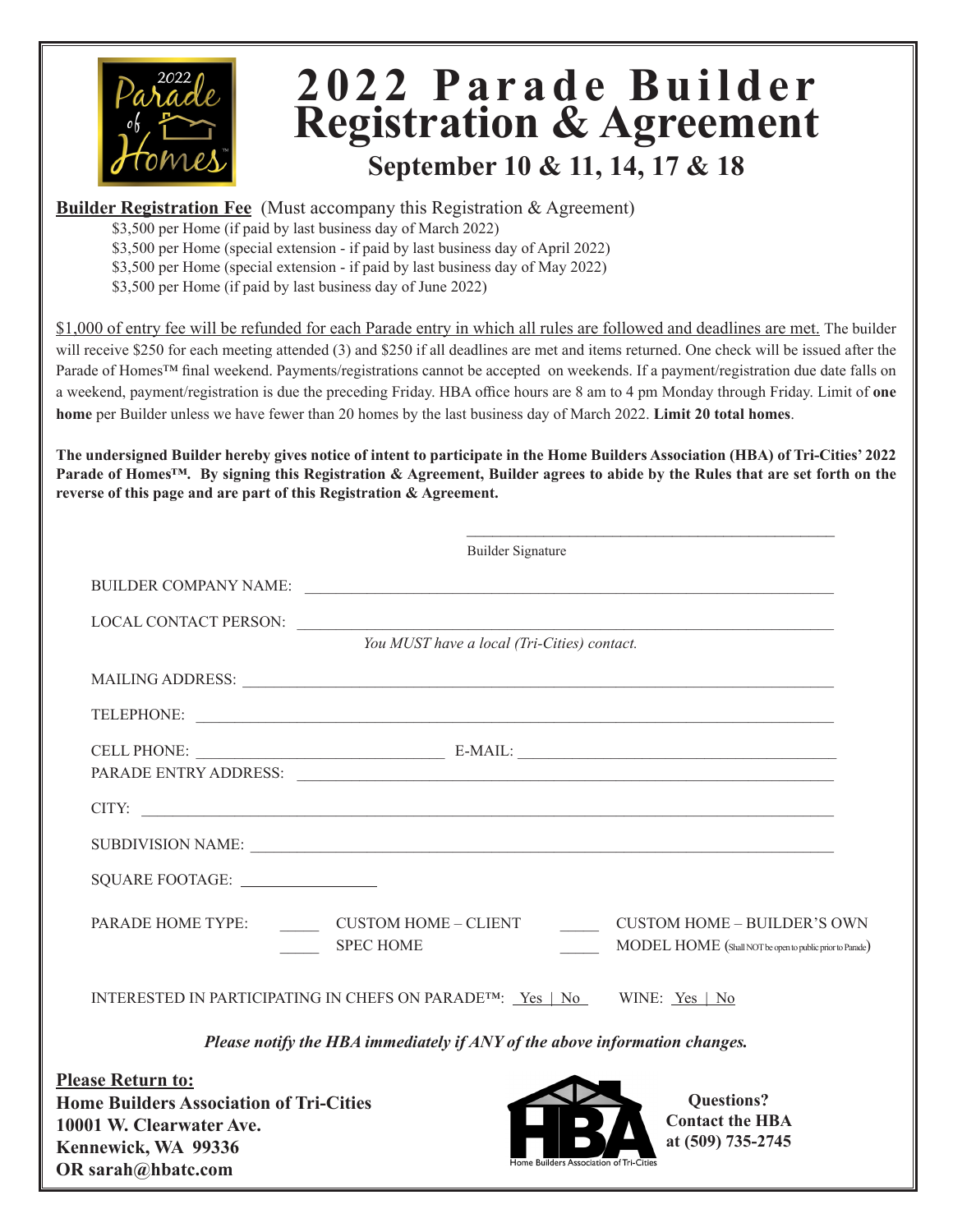# **2022 Parade of Homes™ Rules**

All Builders who participate in the 2022 Parade of Homes™ shall have been an HBA of Tri-Cities member a minimum of four consecutive years prior to the Parade and must have been in business as a residential home builder for a minimum of four years and build an average of at least one spec or custom home for the general public per year. Builders must use the company name or DBA that is registered with the Department of Labor & Industries in all Parade promotions. No other company names will be accepted. All builders agree to adhere to the following Rules:

- 1. Builder or Builder representative MUST attend ALL Parade meetings.
- 2. Floor plan, front elevation, Subcontractor/Supplier Worksheet (form provided by HBA), home description, company logo, builder photograph, and information regarding builder MUST be submitted to HBA by the date specified on Exhibit A - IMPORTANT DEADLINES. It is the responsibility of the Builder to notify HBA of any changes made after that date. Information submitted after this date may not be included in Parade advertising and promotional materials.
- 3. In the event a Builder notifies HBA in writing on or before the last business day of April 2022, that he/she is withdrawing a home from the Parade, the HBA will retain \$500 of the Builder Registration Fee and return the remainder of the Registration Fee to the Builder. If a home is withdrawn by either the Builder or HBA's Board or Parade of Homes™ Committee after the last business day of April 2022, no portion of the Builder Registration Fee will be refunded.
- 4. All Parade of Homes™ entries are subject to the approval of Committee and HBA Board of Directors. The HBA Board of Directors reserves the right to (at any time before or during the Parade) withdraw a home from the Parade.
- 5. All current lawsuits must be disclosed with application. Failure to disclose could lead to dismissal from current Parade and forfeiture of registration fee.
- 6. No Parade home shall have been occupied prior to or during the Parade. Open Houses, public showings, real estate tours, "Brokers' Opens," etc. are NOT permitted prior to or during the Parade of Homes™. Builder may permit access to only a few individuals (real estate agent, home owner, potential home buyer(s), family member or those performing repairs or maintenance) to privately view the home. Private/social gatherings are prohibited during Parade hours only. Builder cannot use the word "Parade" describing the house to potential buyers before tickets go on sale, September 5, 2022. Any violation of the above will result in Builder being excluded from participating in the Parade of Homes for the next two years and a \$1,000 penalty that must be paid prior to the start of the Parade.
- 7. Homes may not be identified as Parade homes prior to tickets going on sale Monday, September 5, 2022. Homes may be marketed prior to the start of Parade including promotion in the MLS and any advertising media, but cannot be marketed as a Parade home before Parade tickets are made available to the public (this includes ALL social media marketing including, but not limited to Facebook, Twitter and Pinterest). The HBA may identify the home and address in conjunction with Parade of Homes™ promotions prior to September 5, 2022. Builder is responsible for any action of his/her realtor, homeowner, project developer, subcontractors, suppliers, or marketing agent. It is the responsibility of the Builder to inform all parties concerned of the advertising rules. Builder will be assessed a \$1,000 penalty for each violation which must be paid prior to the start of the Parade.
- 8. The Parade of Homes™ name and logo may be used in advertising beginning September 5, 2022. The logo may not be distorted or changed in any way and the trademark symbol must accompany any usage of the "Parade of Homes™". Approval from the HBA is required on all advertising using the Parade logo or name.
- 9. The Builder is responsible for submitting a contract (provided by HBA) signed by the Homeowner agreeing to participation in the Virtual Parade to the HBA no later than 4pm on July 1, 2022.
- 10. Parade homes must be completed and ready for advertising, judging and inspection by **Wednesday, August 31, 2022**. Front yards MUST be landscaped and dust must be controlled on entire lot. A MINIMUM of two rooms in each Parade home MUST be decorated and furnished. *Subcontractors, suppliers, and other workers are not allowed in the home at the time of judging. Homes that are not completed and ready for display will not be judged*. Builder will be assessed \$250 for each business day the home is not complete starting Wednesday, August 31, 2022. If a Parade home is not complete and ready to show by 9 am, Saturday, September 10, 2022, the builder and their principals will be responsible for all fines and required to wait two years before entering another home into the Parade. A home could be entered in the third year.
- 11. Builder agrees that photographs taken of the home by the HBA on judging day and during the course of the Parade as well as those submitted by the Builder may be used in future Parade promotion and other HBA marketing.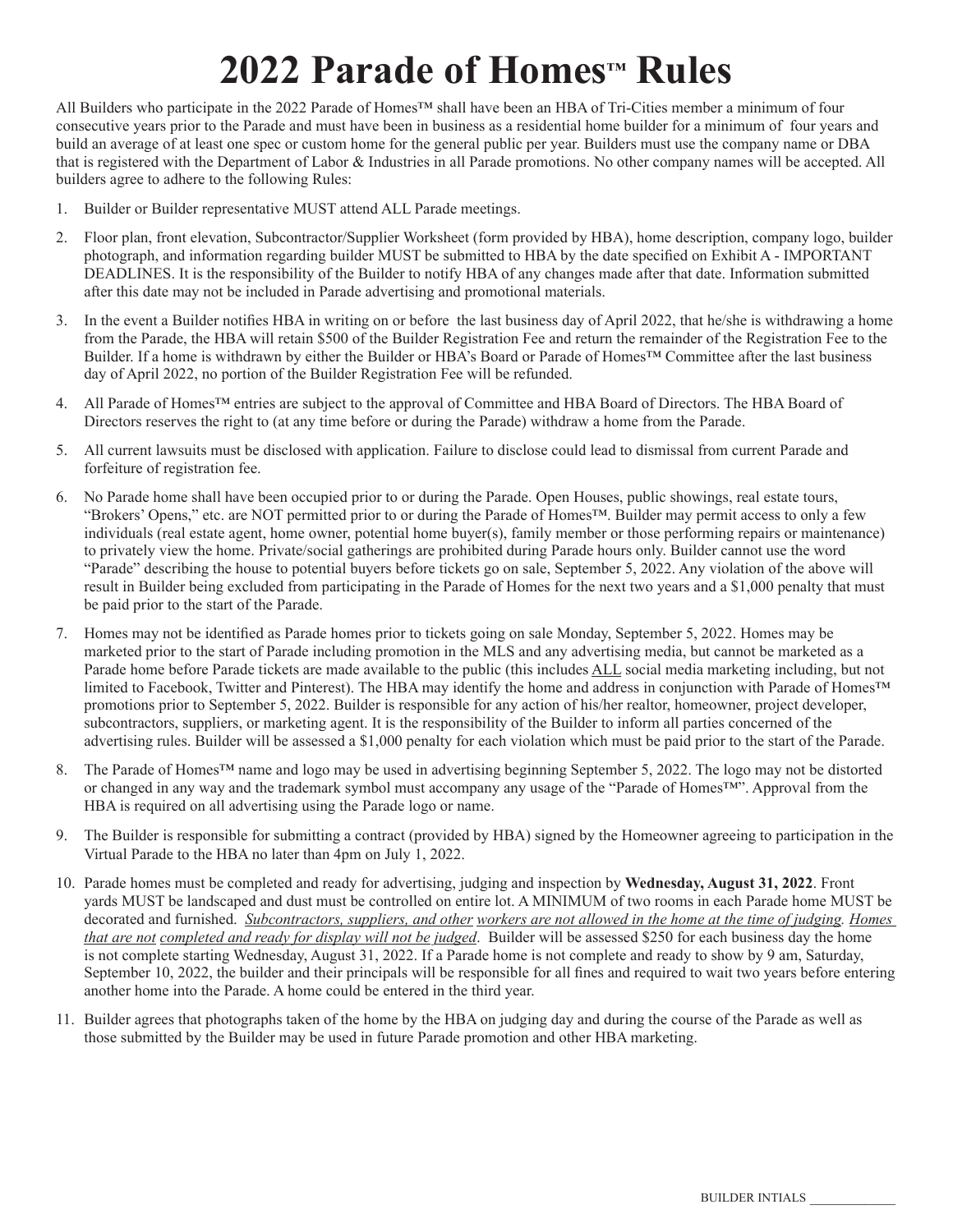## **2022 Parade of Homes™ Rules**

12. The HBA Parade of Homes™ home marker flag (provided by HBA) shall be in place and the home open and staffed by Builder or his/her designee during all Parade of Homes™ hours which are as follows:

> 9am to 5pm • September 10 & 11, 17 & 18 1pm to 7pm • September 14

Any other dates/times that may be added to Parade with approval by the Board of Directors. In addition, Builders must have a person at the Parade home during all Parade hours to stamp and/or take tickets from those attending the Parade. (This means a minimum of two people must be in/at the Parade home during all Parade hours.) If home is not properly staffed during Parade hours, Builder will not be allowed to participate in the next Parade of Homes™. Even if the home is not complete, the builder MUST staff his/her home during all Parade of Homes™ hours to re-direct visitors.

- 13. Builders are encouraged to arrange exhibits by subcontractors and suppliers in the garages and driveways of Parade homes. However, subcontractors and suppliers that are not HBA members may not exhibit in any way (i.e., display table, signs, business cards, etc.). All HBA member subcontractors, service providers and suppliers to Parade homes whose business names are provided by Builder on the Subcontractor/Supplier Worksheet will be listed at no charge in Parade promotions. Builders who allow non-HBA members to advertise via business cards, flyers, or other means at the home will be charged \$500 per non-HBA member advertiser. If a vehicle dealership (i.e. boat, car, etc.) wants to display a vehicle in the garage or driveway of a Parade home, there is an additional \$500 fee per vehicle that must be paid prior to the Parade's start. Vehicle dealership must be a member or pay advertising fee in addition to the vehicle fee. No more than two vehicles per home are allowed.
- 14. Non-HBA sponsored contests, raffles, games of chance, etc. are NOT allowed in Parade homes during the event. Violation of the no game policy may result in a forfeiture of the entire entry fee refund.
- 15. Builders must require all attendees to remove shoes prior to entering home. Attendees must wear booties over socks and/or bare feet. If a medical condition doesn't allow shoe removal, please accommodate where possible and allow attendee to wear booties over their shoes. HBA provided booties featuring the sponsor's logo must be used.
- 16. Builder must display HBA provided home marker flag and sponsor signs in the front yard. Failure to properly display signage will result in a \$1000 fine. Do not write on or otherwise deface any signs provided by the HBA.
- 17. People's Choice ballot box, builder box and contents, and all signage must be returned by the date specified on Exhibit A IMPORTANT DEADLINES.
- 18. If conditions beyond HBA's control compel a change in dates or cancellation of the 2022 Parade of Homes™, Builder agrees to hold HBA harmless.
- 19. HBA of Tri-Cities shall be listed as an additional insured. "Proof of Insurance" is REQUIRED thirty (30) days prior to the event and shall be provided by insurance companies authorized to do business in the State of Washington. See Exhibit A - IMPORTANT DEADLINES for specific date.
- 20. Builder agrees to defend, indemnify and hold HBA of Tri-Cities harmless to the fullest extent allowed by law from any claim, injury or damage arising from activity, work or other things done, permitted or suffered by Builder or arising from any act or negligence by Builder or any officer, agent, employee, guest or invitee of Builder in connection with the Parade of Homes™ including court costs, attorney fees and expert fees.
- 21. Any exceptions to these rules must be approved by the HBA Board of Directors.

#### FAILURE TO COMPLY WITH THE ABOVE RULES SUBJECTS THE BUILDER TO FORFEITURE OF ALL PRIVILEGES PERTAINING TO THE 2022 PARADE OF HOMES™ AS WELL AS FUTURE PARADE OF HOMES™ EVENTS AS SET FORTH BY HBA.